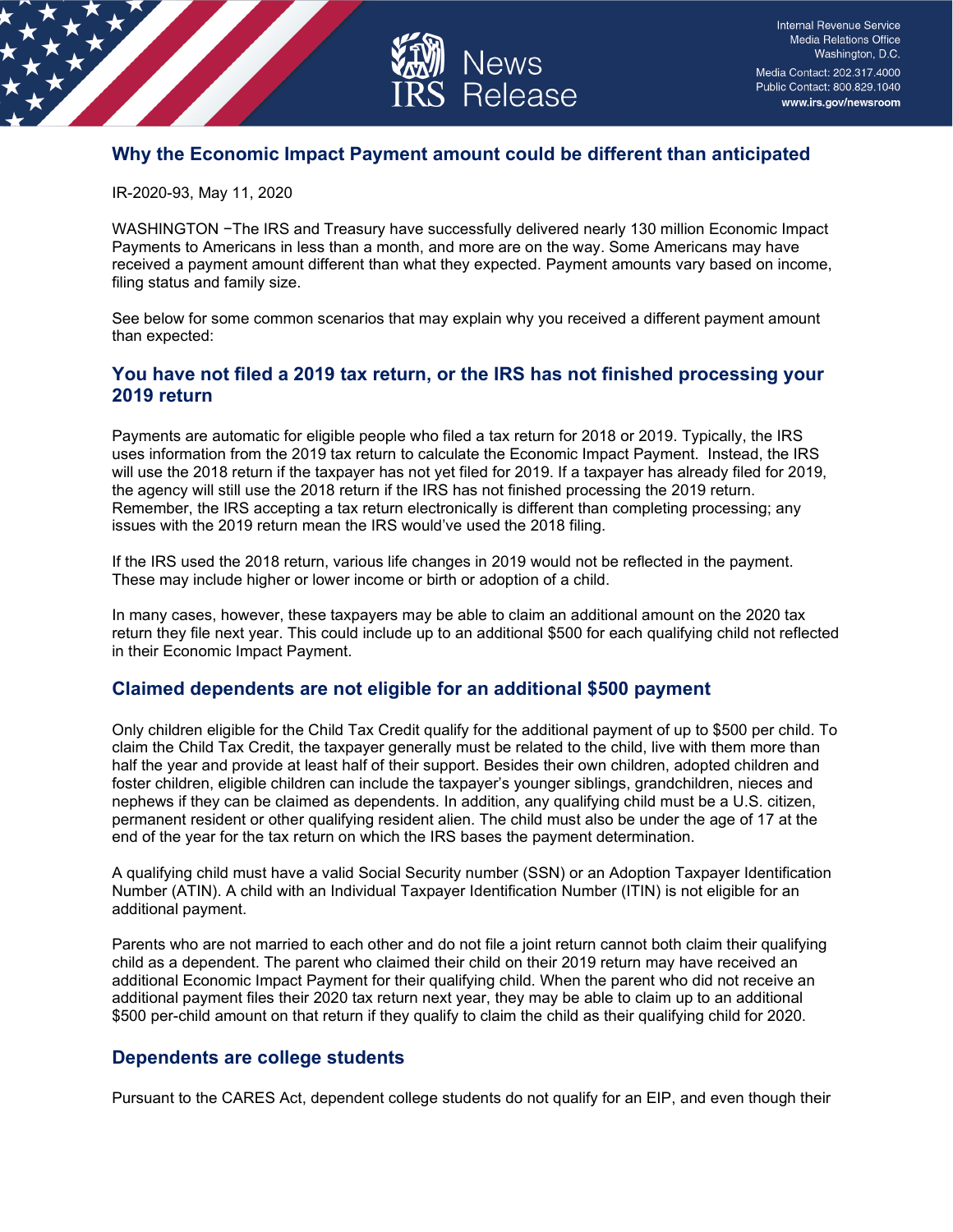

parents may claim them as dependents, they normally do not qualify for the additional \$500 payment. For example, under the law, a 20-year-old full-time college student claimed as a dependent on their mother's 2019 federal income tax return is not eligible for a \$1,200 Economic Impact Payment. In addition, the student's mother will not receive an additional \$500 Economic Impact Payment for the student because they do not qualify as a child younger than 17. This scenario could also apply if a parent's 2019 tax return hasn't been processed yet by the IRS before the payments were calculated, and a college student was claimed on a 2018 tax return.

However, if the student cannot be claimed as a dependent by their mother or anyone else for 2020, that student may be eligible to claim a \$1,200 credit on their 2020 tax return next year.

## **Claimed dependents are parents or relatives, age 17 or older**

If a dependent is 17 or older, they do not qualify the additional \$500. If a taxpayer claimed a parent or any other relative age 17 or older on their tax return, that dependent will not receive a \$1,200 payment. In addition, the taxpayer will not receive an additional \$500 payment because the parent or other relative is not a qualifying child under age 17.

However, if the parent or other relative cannot be claimed as a dependent on the taxpayer's or anyone else's return for 2020, the parent or relative may be eligible to individually claim a \$1,200 credit on their 2020 tax return filed next year.

## **Past-due child support was deducted from the payment**

The Economic Impact Payment is offset only by past-due child support. The Bureau of the Fiscal Service will send the taxpayer a notice if an offset occurs.

For taxpayers who are married filing jointly and filed an injured spouse claim with their 2019 tax return (or 2018 tax return if they haven't filed the 2019 tax return), half of the total payment will be sent to each spouse. Only the payment of the spouse who owes past-due child support should be offset.

The IRS is aware that a portion of the payment sent to a spouse who filed an injured spouse claim with his or her 2019 tax return (or 2018 tax return if no 2019 tax return has been filed) may have been offset by the injured spouse's past-due child support. The IRS is working with the Bureau of Fiscal Service and the U.S. Department of Health and Human Services, Office of Child Support Enforcement, to resolve this issue as quickly as possible. If you filed an injured spouse claim with your return and are impacted by this issue, you do not need to take any action. The injured spouse will receive their unpaid half of the total payment when the issue is resolved. We apologize for the inconvenience this may have caused.

#### **Garnishments by creditors reduced the payment amount**

Federal tax refunds, including the Economic Impact Payment, are not protected from garnishment by creditors by federal law once the proceeds are deposited into a taxpayer's bank account.

#### **What if the amount of my Economic Impact Payment is incorrect?**

Everyone should review the eligibility requirements for their family to make sure they meet the criteria.

In many instances, eligible taxpayers who received a smaller-than-expected Economic Impact Payment (EIP) may qualify to receive an additional amount early next year when they file their 2020 federal income tax return. EIPs are technically an advance payment of a new temporary tax credit that eligible taxpayers can claim on their 2020 return. Everyone should keep for their records the letter they receive by mail within a few weeks after their payment is issued.